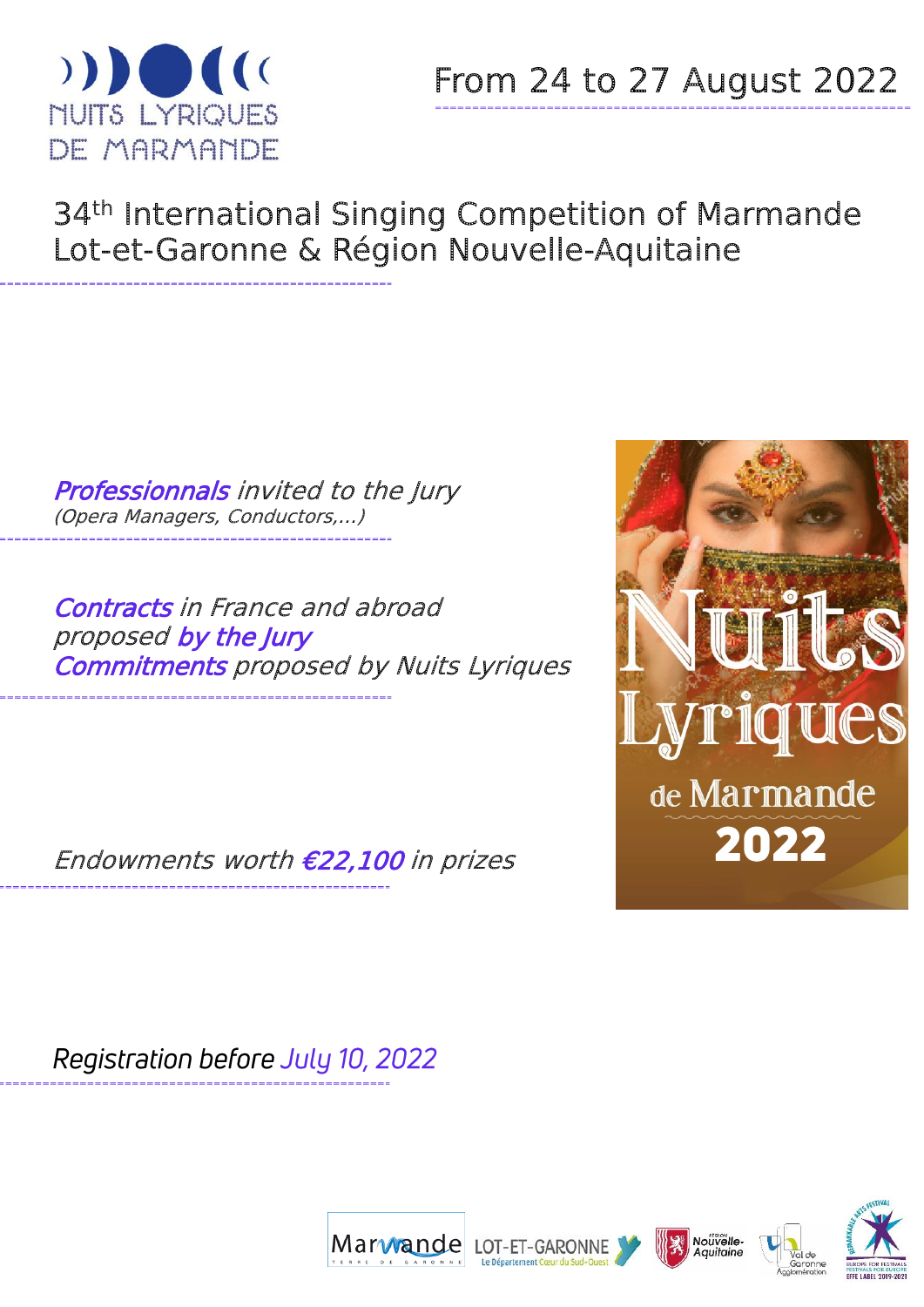# **Réglement du Concours International NUITS LYRIQUES de Chant de Marmande** DE MARMANDE

This competition, organized by the Association des Nuits Lyriques de Marmande (hereinafter referred to as the "Organization"), is open to candidates of all nationalities and aims to promote young opera singers. There are two categories. Candidates may apply in one or two categories:

# A. OPERA

In this category, arias from comic operas, operettas, zarzuelas or musicals (especially English or American) are also accepted, allowing the vocal, musical and interpretative qualities of the candidates to be appreciated. The arias generally pertaining to the variety will not be accepted, the Competition being reserved for singers having a basic lyric training.

In his or her application, each candidate proposes a program of 5 arias by at least 3 different composers, including at least one aria in French. This French aria must be performed during one of the three rounds (Pre-selection, semi-final or final). The arias must be sung in the original language (French translation is however authorized for Viennese operettas only). Transpositions are forbidden except when they are customary and/or foreseen by the composer.

# B. MELODIE FRANÇAISE

The French melody is a musical form for sung voice and piano, composed on a poetic text written and sung in French. In this category, songs and romances are not accepted, in particular those from the repertoire of variety music. In case of doubt about the definition of the work, candidates may refer to the following two sites

Center International de la Mélodie Française : www.melodiefrancaise.com/repertoire-de-partitions-du-centre/

Présence Compositrices-Demandez à Clara : https://www.presencecompositrices.com/recherche-oeuvre

or contact Présence Compositrices to obtain a list of repertoire or to be guided in their choice.

In their application, each candidate proposes a program of 5 French melodies. Those who choose to register for the Prix Présence Compositrices must perform one song by a female composer in the semi-final AND a second in the final. To compete for the Prix Présence Compositrices, candidates must therefore propose at least two songs by women composers in their program.

In the case of a cycle, only one song is sung in the Preselections and in the Semi-Finals, even if it is shorter than the allotted time. In the (rare) case of a cycle of very short melodies (Poulenc's Le Bestiaire), it is possible to perform several melodies provided that they remain strictly within the time limit.

# GENERAL PROVISIONS FOR BOTH CATEGORIES

- The registration of the candidate implies, on his part, the acceptance, without reserve, of the present rules and of the possible modifications which could intervene between the sending of his file and the date of the competition. In case of dispute, only the version written in French and posted in the venue on the day of the competition will be authoritative.
- Contracts of engagement may be offered to candidates, whether or not they are prizewinners, to participate in the Nuits Lyriques de Marmande (2023 or subsequent editions) or in the Organization's other productions.
- All members of the Jury may propose engagements to candidates or help promote them.
- For all points not covered by these rules, any possible addition or modification of the rules and, more generally, all questions raised during the competition, the Organization is, in fine, sovereign and the sole decision-maker. Its decisions are final.

# REGISTRATION TERMS AND CONDITIONS

Les critères d'inscription pour les deux catégories sont les suivants :

- be born after August 27, 1989 and before August 23, 2004. Exceptional exemptions may be granted. Any request for exemption will be examined by the President of the Organization who is sovereign in his decision.
- submit a detailed CV of their professional experience and/or training. The Organization reserves the right to accept or refuse an application. This decision does not have to be justified and is without appeal.
- to have submitted a complete registration file (with all supporting documents) and paid the registration fee corresponding to the chosen category(ies) NO LATER THAN JULY 10, 2022. Candidates admitted to participate (whose complete file is accepted) will receive a confirmation of registration, sent by the Organization, which will be considered as proof.

A registration fee (see amount on the attached registration form) is required, by category, to participate in the competition. This fee must be paid, in Euros, at the time of registration and is an integral part of the application. For European and foreign candidates, money orders, transfers, etc... must include the additional management fees and/or commission. The net amount received by the Organization must correspond to the registration fee. THE TRANSFER MUST SHOW THE NAME OF THE CANDIDATE. Once the candidate's registration has been confirmed by the Organization at the time of submission of the file, the registration fee is no longer refundable and remains forfeited, even in the event of the candidate's absence (for whatever reason) and even if the candidate's participation is called into question due to non-compliance with one of the clauses of these rules.

# AN APPLICATION IS COMPLETE WHEN IT IS OBLIGATORY TO BE ACCOMPANIED with the following documents :

- An artistic curriculum vitae (training and professional activities)
- 1 photograph in **identity format** (width  $3.5$  cm height  $4.5$  cm) No artistic photos.
- A photocopy of the identity document
- Registration fees (or proof of payment)

#### All attachments sent by email or via the website must be named according to the following standard : CANDIDATE'S NAME + description of the document . Doc or Pdf or Jpg (only accepted formats)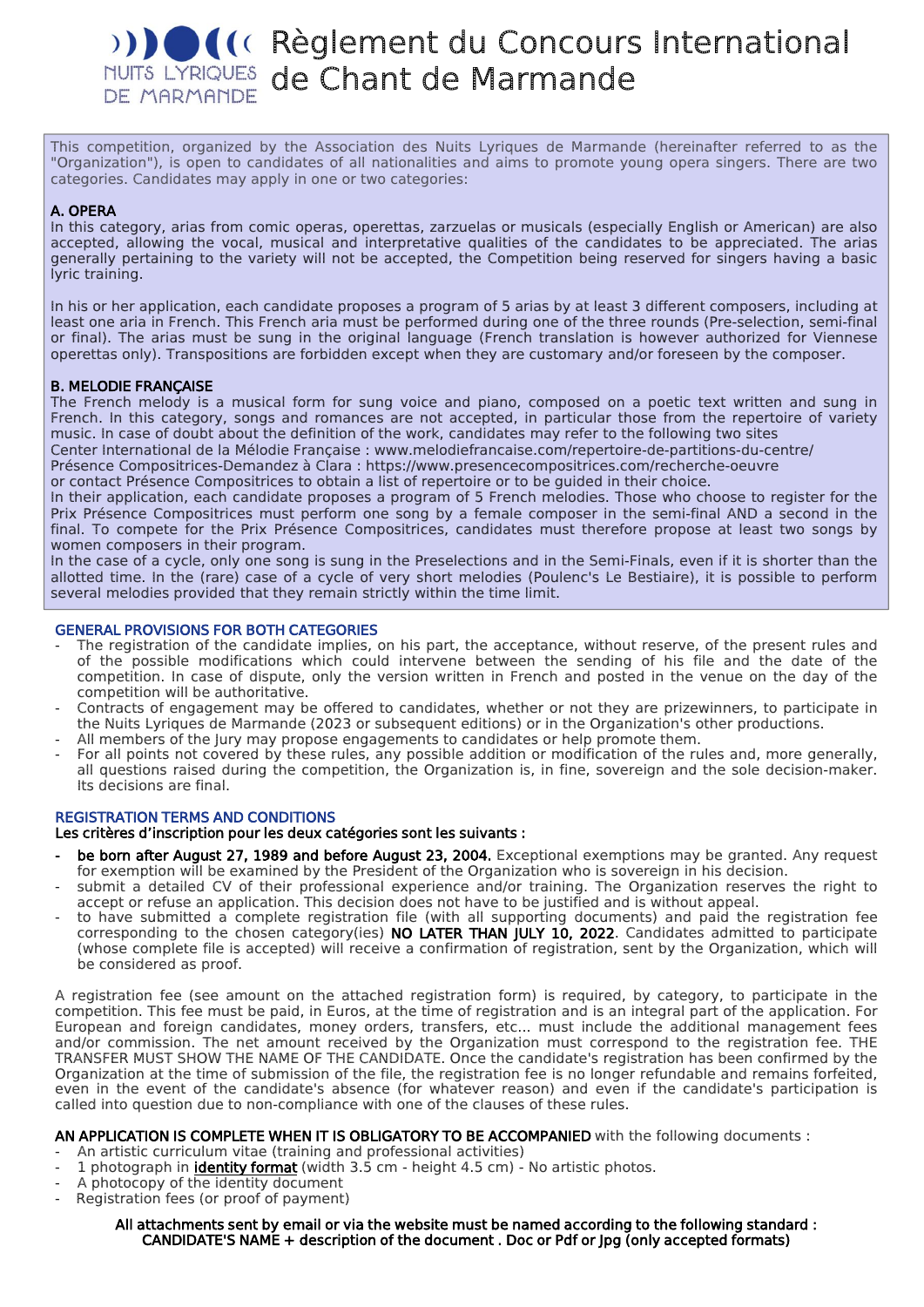#### PROGRAMS OF PRESENTED ARIAS

The program indicated on the registration form may be exceptionally modified until midnight on July 31, 2022. This possible modification must be duly notified, in writing, to the Organization.

Candidates may not sing the same aria twice.

The performance of a candidate may be interrupted if the time limit is exceeded.

#### Preselections:

The candidate performs 1 piece chosen from the program proposed in his file. Maximum duration: 4 minutes (Only one cut allowed).

#### Semi-final:

The candidate sings 1 piece that he/she chooses among the works that he/she has not already performed and proposed in his/her program.

Maximum duration: 6 minutes (One cut allowed). If necessary, a second tune may be requested by the Jury,

#### Final:

The candidate must perform 2 pieces. The first one he/she chooses among the tunes of his/her program not yet performed. The second one that the Jury chooses among the arias registered in his program and that the candidate has not yet sung. In the OPERA category, the Jury reserves the right to have only one aria sung if the number of finalists exceeds a dozen. In this case, the aria performed will be chosen by the Jury. Maximum duration of each piece: 8 minutes.

ORGANIZATION AND PLANNING OF THE TESTS For each category, the competition is divided into three phases:

#### Pre-selection by a Pre-selection Committee - Semi-final - Final

Each phase begins with the "French Melody" category and continues with the "Opera" category.

# WEDNESDAY AUGUST 24, 2022

8:45 am\* : Reception of the candidates - 10h00\* : Beginning of the Preselections

# THURSDAY AUGUST 25, 2022

10 am\* : Preselections, continuation and end

#### FRIDAY AUGUST 26, 2022 10 am\* : Semi-final in front of the Jury

# SATURDAY AUGUST 27, 2022

# 5 pm : French Melody Final – 8 pm : Opera Final

The announcement of the results and the awarding of the prizes will take place at the end of the evening,

at the end of the deliberations.

\*subject to change

To participate in the pre-selection rounds, the singers who are regularly registered must attend the reception of the candidates and the group photo, on the first day of the competition, at 8:45 am, at the **Comedia Theater - 32** rue Léopold Faye - 47200 MARMANDE - FRANCE (place of all the rounds, subject to modification).

Each candidate will be given a number by lottery and this number will remain the same throughout the competition. Candidates must evaluate their schedule in order to present themselves in the order displayed. Each candidate is responsible for punctuality, time management, and respecting the order of appearance. The schedules and written indications posted by the Organization must be strictly respected. A candidate who is absent at the time of his or her passage loses the possibility of competing in this event and will, consequently, be excluded from the competition. Only the Jury may decide to reinstate him/her in the competition and choose to hear him/her at the time when it is possible. Before each round, candidates must present their candidate card.

The deliberations of the Preselection Committee, the Juries of Professionals and High School Students are secret. Their decisions are sovereign and without appeal.

A simple outfit is accepted for the pre-selections and the semi-finals. For the finals (French Melody and Opera), a gala outfit is required.

# DIRECT ADMISSION TO THE SEMI-FINALS

# The 2021 finalists of a category are admitted directly to the semi-finals of the same category in 2022. They must apply for this at the time of application.

The Organization has signed specific partnerships with other competitions or lyrical structures abroad (Young Lyric Ambassadors in Canada, Concurso San Miguel in Mexico, Minsk Singing Competition, Singing Competition in China), which allows the candidates selected during these competitions to go directly to the semi-finals. These partnerships may deviate from one or more points of these rules, without the other candidates being able to complain or be prejudiced in any way.

All candidates admitted directly to the semi-final may, at their duly expressed request, compete in the preselection rounds. If they reach the semi-final, they will have to collect their pass card imperatively on Friday August 27, 2021 before 9:30 am.